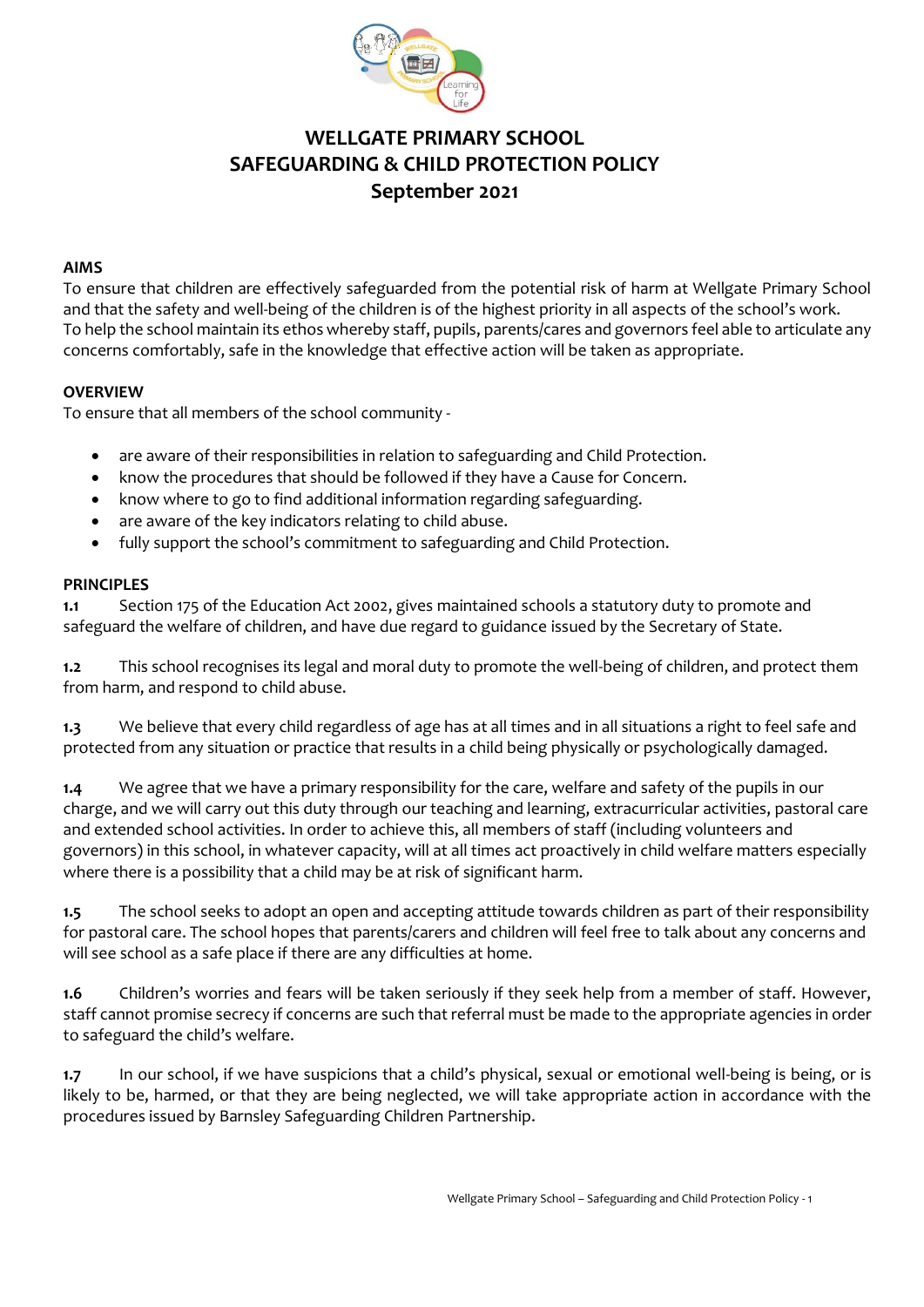- assert that teachers and other members of staff (including volunteers) in the school are an integral part of the child safeguarding process;
- accept totally that safeguarding children is an appropriate function for all members of staff in the school, and wholly compatible with their primary pedagogic responsibilities.
- recognise that safeguarding children in this school is a responsibility for all staff, including volunteers, and the Governing body;
- will ensure through training and supervision that all staff and volunteers in the school are alert to the possibility that a child is at risk of suffering harm, and know how to report concerns or suspicions;
- will designate a senior member of staff with knowledge and skills in recognising and acting on child protection concerns. He or she will act as a source of expertise and advice, and is responsible for coordinating action within the school and liaising with other agencies;
- ensure (through the designated member of staff) that staff with designated responsibility for child protection will receive appropriate training to the minimum standard set out by the Barnsley Safeguarding Children Partnership
- will share our concerns with others who need to know, and assist in any referral process;
- will ensure that all members of staff and volunteers who have suspicion that a child may be suffering, or may be at risk of suffering significant harm, refer such concerns to the Designated member of staff, who will refer on to Children's Social Care in accordance with the procedures issued by Barnsley Safeguarding Children Partnership
- safeguard the welfare of children whilst in the school, through positive measures to address bullying, especially where this is aggravated by sexual or racial factors, disability or special educational needs, cyber bullying or Internet technologies
- will ensure that all staff are aware of the child protection procedures established by Barnsley Safeguarding Children Partnership and, where appropriate, the Local Authority, and act on any guidance or advice given by them;
- will ensure through our recruitment and selection of volunteers and paid employees that all people who work in our school are suitable to work with children,
- will act swiftly and make appropriate referrals where an allegation is made that a member of staff has committed an offence against a child, harmed a child, or acted in a way that calls into question their suitability for working with children.
- will engage with the project 'Operation Encompass', alongside our professional partners from Police, BMBC and Children's Social Care. This initiative ensures that school are made aware of any child/ren at risk of harm from domestic violence where the Police have attended an incident. Procedures in school ensure this child/ren can then be supported at the earliest opportunity.

# **DESIGNATED MEMBER OF STAFF**

The designated senior member of staff (designated person) for safeguarding protection in this school is: **Mrs C. Egginton (Headteacher)**

**2.2** In their absence, these matters will be dealt with by: **Mrs K. Richardson** (Deputy Safeguarding Lead) or **Mrs C. Parkin** (PSA)

**2.3** The designated person is key to ensuring that proper procedures and policies are in place and are followed with regard to child safeguarding issues. They will also act as a dedicated resource available for other staff, volunteers and governors to draw upon.

**2.4** The school recognises that:

- the designated person need not be a teacher but must have the status and authority within the school management structure to carry out the duties of the post – they must therefore be a senior member of staff in the school.
- all members of staff (including volunteers) must be made aware of who this person is and what their role is.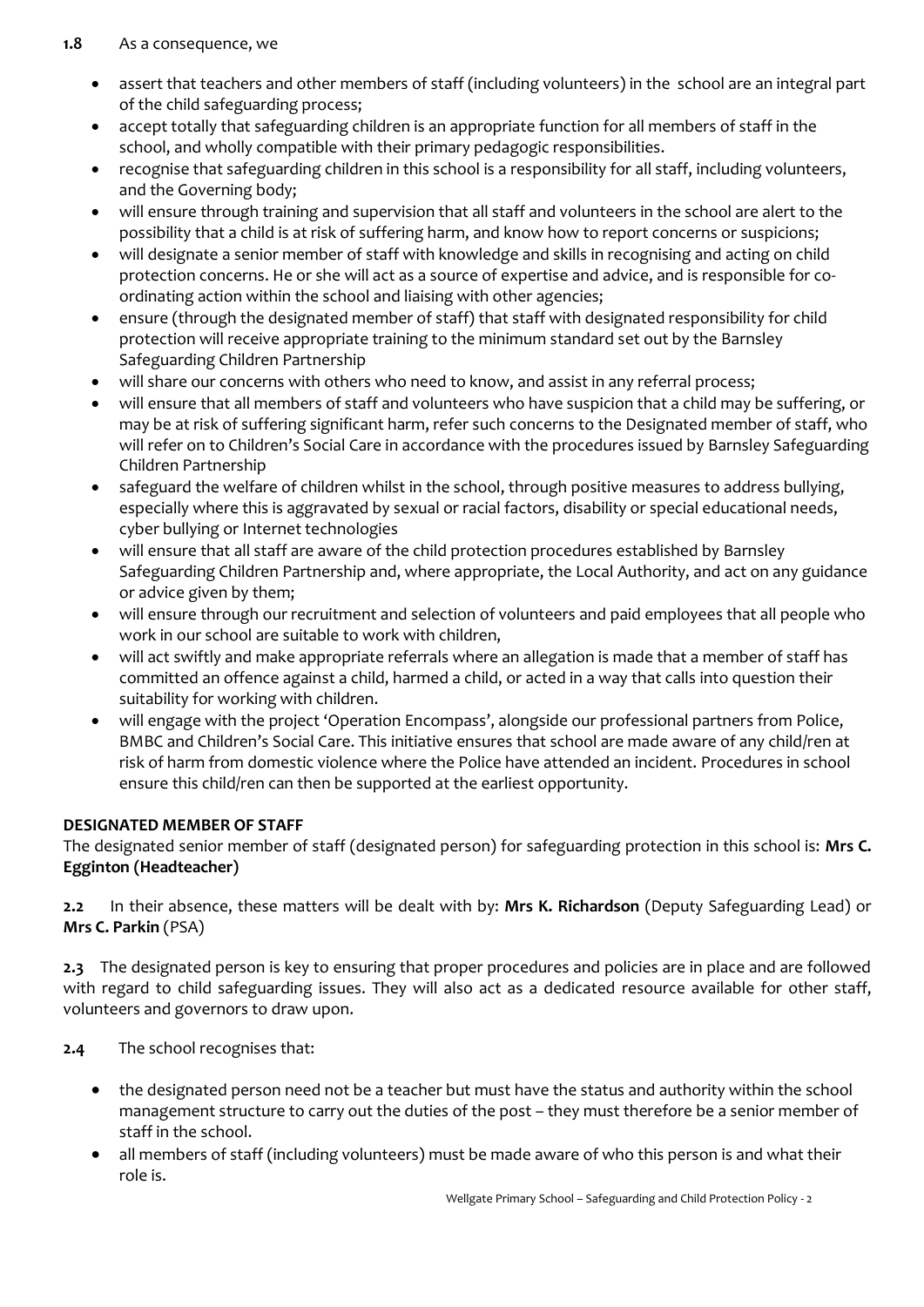- The designated person will act as a source of advice and coordinate action within the school over child protection cases
- The designated person will need to liaise with other agencies and build good working relationships with colleagues from these agencies.
- They should possess skills in recognising and dealing with child welfare concerns.
- Appropriate training and support should be given.
- The designated person is the first person to whom members of staff report concerns.
- The designated person is responsible for referring cases of suspected abuse or allegations to the relevant investigating agencies according to the procedures established by the Barnsley Safeguarding Children Partnership
- The designated person is not responsible for dealing with allegations made against members of staff, unless the designated person is also the Headteacher.

# **2.5** To be effective they will:

- Act as a source of advice, support and expertise within the school and be responsible for coordinating action regarding referrals by liaising with Children's Social Care and other relevant agencies over suspicions that a child may be suffering harm.
- Cascade safeguarding advice and guidance issued by the Barnsley Safeguarding Children Partnership
- Where they have concerns that a referral has not been dealt with in accordance with the child protection procedures, ask the Head of Safeguarding to investigate further.
- Ensure each member of staff and volunteers at the school, and regular visitors (such as Education Welfare Officers, Outside Agencies (SCI, Play Therapist), trainee teachers and supply teachers) are aware of and can access readily, this policy.
- Liaise with the Headteacher (if not Headteacher) to inform her of any issues and ongoing investigations and ensure there is always cover for the role.
- Ensure that this policy is updated and reviewed annually and work with the designated governor for child protection regarding this.
- Be able to keep detailed accurate secure written records of referrals/concerns, and ensure that these are held in a secure place (CPOMS).
- Ensure parents/carers are aware of the child protection policy in order to alert them to the fact that the school may need to make referrals. Raising parent/carer awareness may avoid later conflict if the school does have to take appropriate action to safeguard a child.
- Where children leave the school roll, ensure any child protection file is transferred to the new school as soon as possible but certainly within the 15-day national requirement, separately from the main file, and addressed to the designated person for child protection.
- Where a child leaves and the new school is not known, ensure that the local authority is alerted so that the child's name can be included on the database for missing pupils. Elective home education needs referring to the safeguarding team.

The designated person also has an important role in ensuring all staff and volunteers receive appropriate training. They should:

- Attend training in how to identify abuse and know when it is appropriate to refer a case
- Have a working knowledge of how Barnsley Safeguarding Children Partnership operates and the conduct of a child protection case conference and be able to attend and contribute to these.
- Attend any relevant or refresher training courses and then ensure that any new or key messages are passed to other staff, volunteers and governors.
- Make themselves (and any deputies) known to all staff, volunteers and governors (including new starters and supply teachers) and ensure those members of staff have had training in child protection. This should be relevant to their needs to enable them to identify and report any concerns to the designated teacher immediately.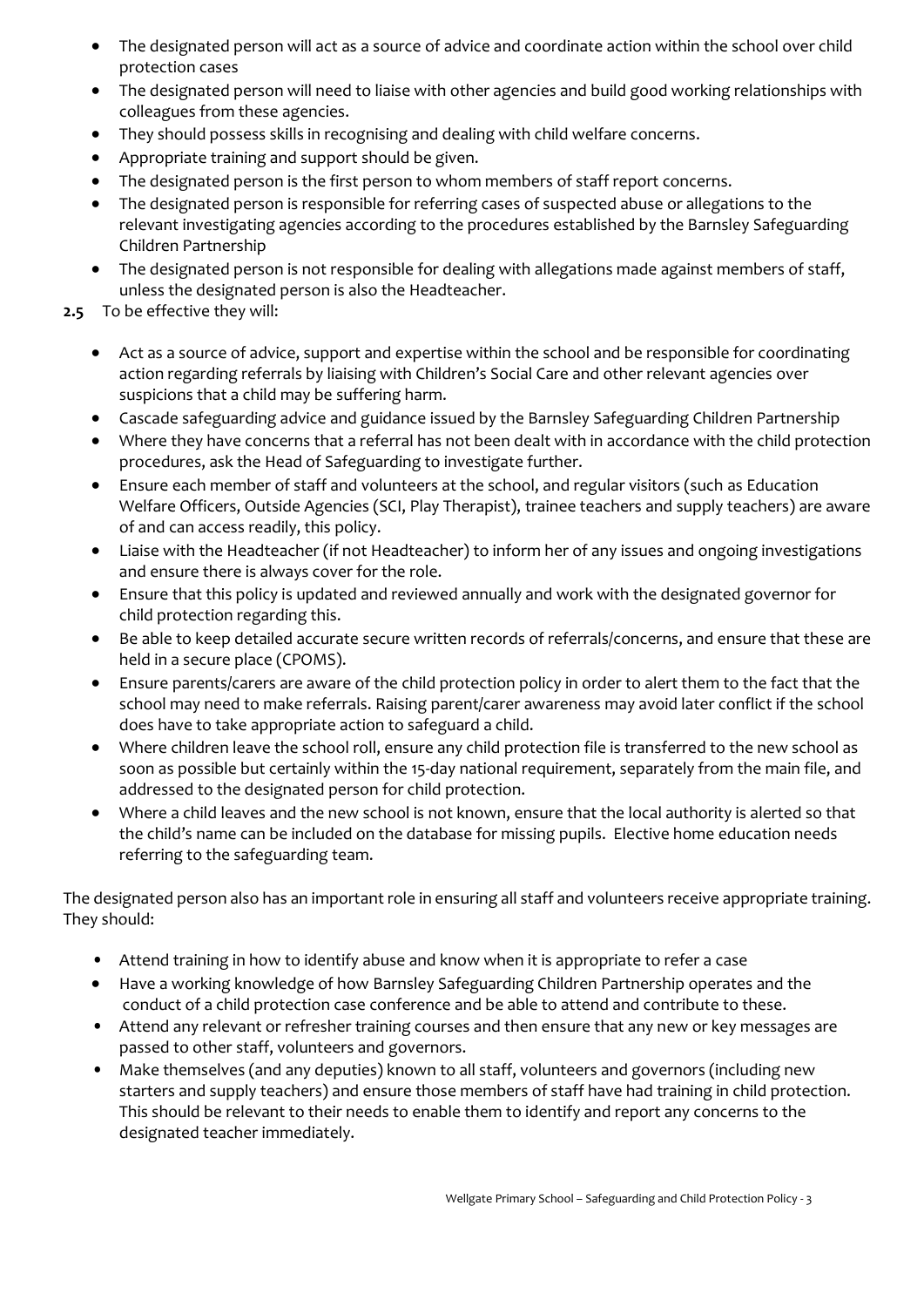### **DESIGNATED GOVERNOR**

The Designated Governor for Safeguarding at this school is: **Mrs C. Stringer (Chair of Governors)** and **Mrs K. Buttery (Vice Chair of Governors)**

**3.1** Where appropriate, the Governors will ensure that sufficient resources are made available to enable the necessary tasks to be carried out properly under inter-agency procedures.

**3.2** The Governors will ensure that the designated member of staff for child protection is given sufficient time to carry out her duties, including accessing training.

**3.3** The Governors will review safeguarding practices in the school on a regular basis, and no less than annually, to ensure that:

- The school is carrying out its duties to safeguard the welfare of children at the school;
- Hold a termly monitoring meeting with designated safeguarding lead with an agreed focus.
- Members of staff and volunteers are aware of current practices in this matter, and that staff receive training where appropriate;
- Child protection is integrated with induction procedures for all new members of staff and volunteers
- The school follows the procedures agreed by Barnsley Safeguarding Children Partnership, and any supplementary guidance issued by the Local Authority
- Only persons suitable to work with children shall be employed in the school, or work here in a voluntary capacity
- Where safeguarding concerns about a member of staff are raised, take appropriate action in line with Barnsley Safeguarding Children Partnership ~ Allegations against Staff Procedures and ECM Disciplinary Procedures.

### **RECRUITMENT**

**4.1** In order to ensure that children are protected whilst at this school, we will ensure that our staff and volunteers are carefully selected, screened, trained and supervised.

**4.2** We accept that it is our responsibility to follow the guidance set out in "Safeguarding Children and Safer Recruitment in Education", in particular we will ensure that the following checks are satisfactorily completed before a person takes up a position in the school:

- Identity checks to establish that applicants are who they claim to be
- Academic qualifications, to ensure that qualifications are genuine
- Professional and character references prior to offering employment
- Satisfy conditions as to health and physical capacity
- Previous employment history will be examined and any gaps accounted for.
- Enhanced DBS checks through birth certificate, passport, new style driving licence, etc.

#### **VOLUNTEERS**

**5.1** We understand that some people otherwise unsuitable for working with children may use volunteering to gain access to children; for this reason, any volunteers in the school, in whatever capacity, will be recruited in line with BMBC Recruitment Policy.

**5.2** 'Working with Volunteers' policy is in place.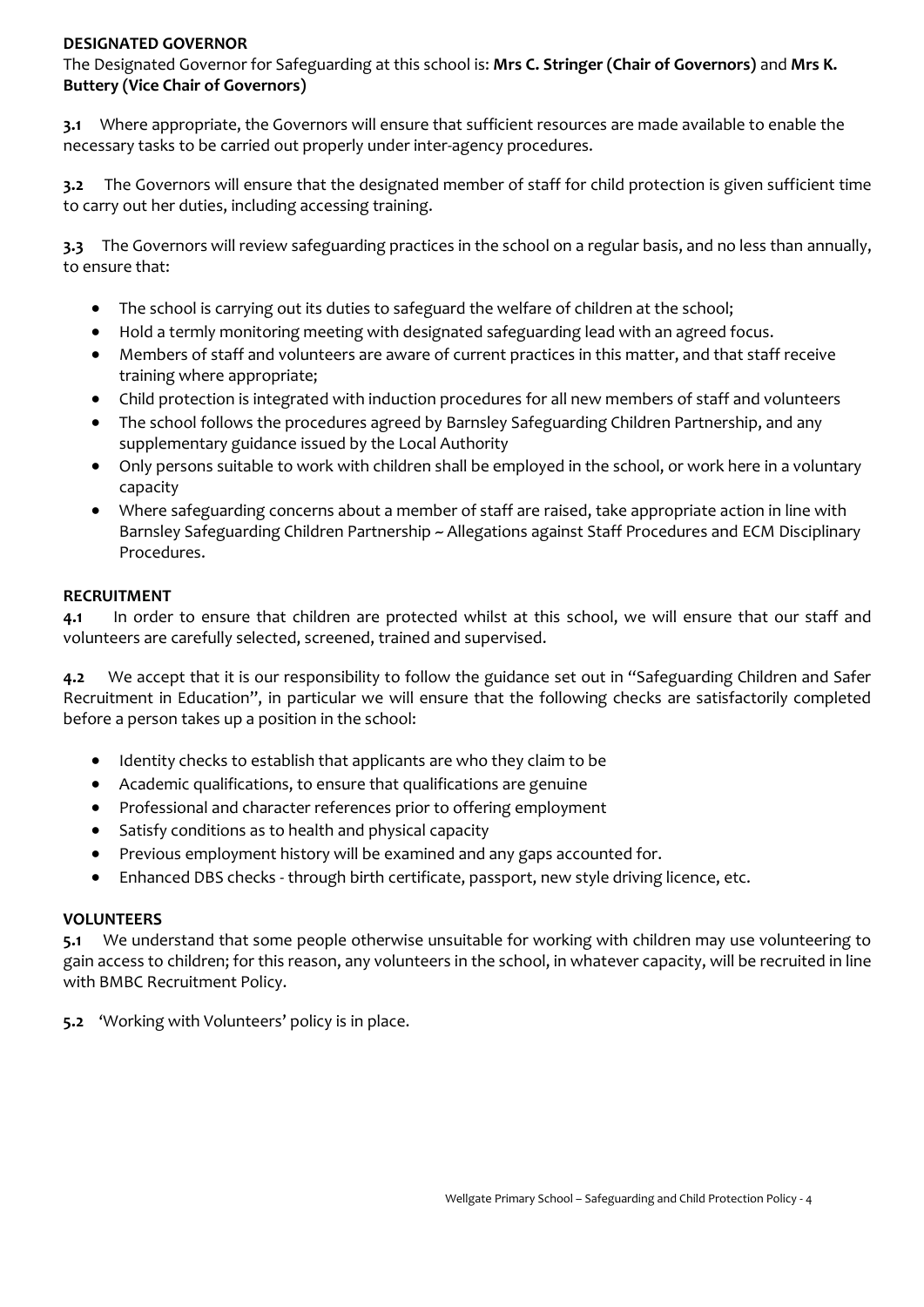#### **INDUCTION & TRAINING**

**6.1** All new members of staff will receive induction training, which will give an overview of the organisation and ensure they know its purpose, values, services and structure, as well as identifying and reporting abuse, and confidentiality issues.

**6.2** All new staff at the school (including volunteers) will receive child protection information (Visitor & Safeguarding Information Leaflet) and a copy of this policy on starting their work at the school.

**6.3** All staff will be expected to attend training on safeguarding children that will enable them to fulfil their responsibilities in respect of child protection effectively. The school will provide access to this training and new staff will also as part of their induction.

**6.4** Staff will attend refresher training annually (or as appropriate), and the designated person every two years. Designated Leads will also attend the termly Barnsley Safeguarding Children Partnership Forums.

**6.5** Staff visiting the school for short periods of time e.g. 1-day supply cover, will receive information in relation to designated safeguarding and expected procedures (Visitor & Safeguarding Information Leaflet).

**6.6** All adults are strongly encouraged to attend safeguarding training. Attendance at school training will be open to parent helpers, volunteers, extended school's providers, governors and any other parties that come in to contact with children on a regular basis. These staff will also be signposted to the online training available via the Barnsley Safeguarding Children Partnership.

**6.7** For staff who are unable to access face to face Safeguarding awareness training the school expects them to complete online training as above. All NQTs and students are expected to have completed Safeguarding awareness training prior to commencing their employment.

### **DEALING WITH CONCERNS**

**7.1** Members of staff and volunteers must not investigate suspicions; if somebody believes that a child may be suffering, or may be at risk of suffering significant harm, they must always refer such concerns in line with DFE and BSCP Procedures.

A 'Cause for Concern' is an action, observation or discussion that makes you feel anxious or worried about the well-being or safety of a child.

**7.2** To this end, volunteers and staff will follow the procedures below;

- All Causes for Concern must be recorded immediately via CPOMS by recording the concern by the person who has been witness to this. All staff have a log in facility to CPOMS.
- This will then be read by the designated teacher (and alerted the relevant staff) as soon as possible who will decide on the appropriate actions. This will be recorded on CPOMS.
- Even if this results in no further action, the Cause for Concern will be logged onto the CPOMS system.

Any further discussions, telephone calls or meetings in relation to the child will be recorded onto CPOMS. Staff will be informed of any developments where necessary.

Designated leads and other appropriate adults will fortnightly meetings to discuss and review the Live Case Register. This provides the opportunity for designated teacher to:

- Monitor that agreed actions have taken place
- Evaluate the impact of these actions
- Agree next steps

All further involvement and documentation will be stored on CPOMS, with only designated staff having access.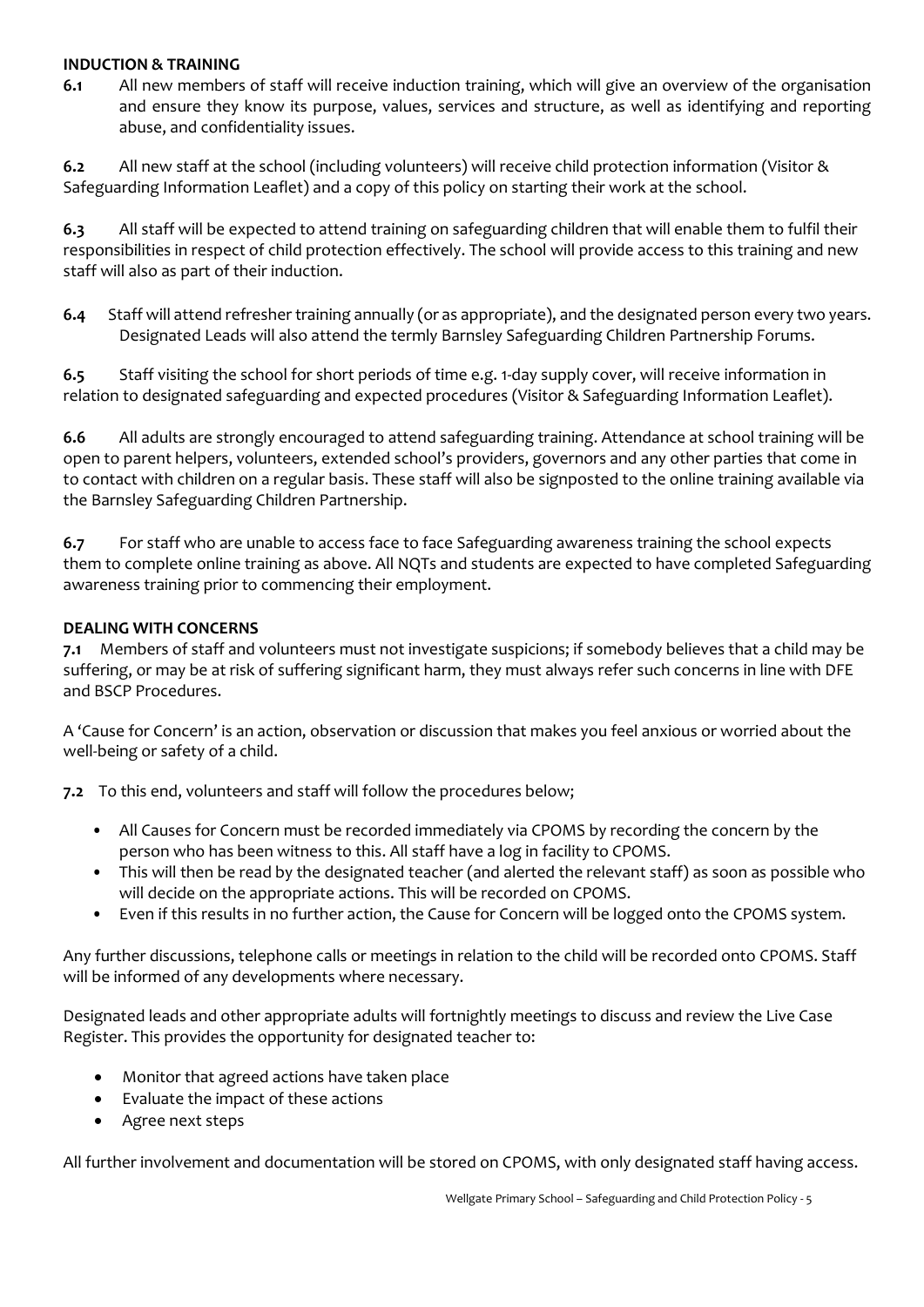**7.3** We will ensure that all members of staff and employees are familiar with the procedures for keeping a confidential record of any incidents and with the requirements of the Barnsley Safeguarding Children Partnership.

**7.4** Where any member of staff fails to report their concerns, this may be dealt with as a disciplinary matter.

### **SAFEGUARDING IN SCHOOL**

**8.1** As well as ensuring that we address child protection concerns, we will also ensure that children who attend the school are kept safe from harm whilst they are in our charge.

- **8.2** To this end, this policy must be seen in light of the school's policies on:
	- Personal, Social, Health and Economic Education (PSHEE) and Sex and Relationships Education (SRE); child protection issues will be addressed through the curriculum as appropriate.
	- Bullying; the school will also ensure that bullying is identified and dealt with so that any harm caused by other pupils can be minimised. We will pay particular attention to sexualized behaviour, or bullying that is homophobic in nature, cyber bullying or where there appear to be links to domestic abuse in the family home.
	- Safe recruitment and code of conduct for staff.
	- Racist incidents
	- Confidentiality
	- Positive Behaviour Policy
	- Health & Safety
	- Physical Intervention
	- Allegations against members of staff
	- E-safety
	- Whistle Blowing
	- Visitors policy
	- Induction policy
	- Information sharing policy
	- Supervision Policy
	- Children Missing Education

### **PHOTOGRAPHING CHILDREN**

**9.1** We understand that parents/carers like to take photos of or video record their children in the school play, or at sports day, or school presentations. This is a normal part of family life, and we will not discourage parents from celebrating their child's successes. However, if due to a child protection concern a member of SLT will inform parent/carers at the start of the event that no photos or recordings can be made.

**9.2** However, if there are Health and Safety issues associated with this - i.e. the use of a flash when taking photos could distract or dazzle the child, and cause them to have an accident, we will encourage parents to use film or settings on their camera that do not require flash.

**9.3** We will not allow others (visitors to school e.g. theatre groups or workshop providers) to photograph or film pupils during a school activity without the parent/carer's permission

**9.4** We will not allow images of pupils to be used on school websites, publicity, or press releases, without express permission from the parent/carers, and if we do obtain such permission, we will not identify individual children by name.

**9.5** The school cannot however be held accountable for photographs or video footage taken by parents/carers or members of the public at school functions.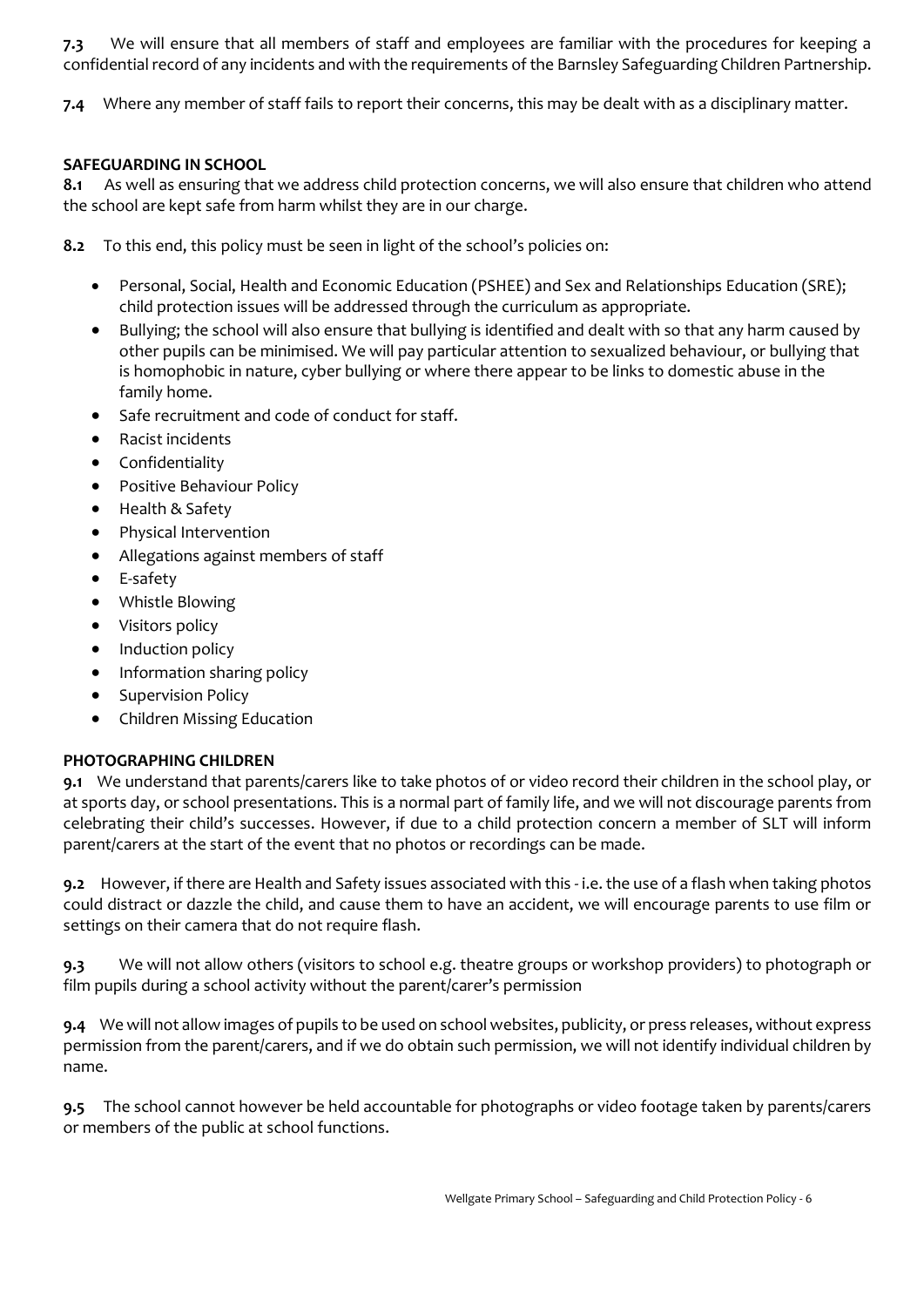# **CONFIDENTIALITY and INFORMATION SHARING (see separate policy for detail)**

**10.1** The school, and all members of staff at the school, will ensure that all data about pupils is handled in accordance with the requirements of the law, and any national and local guidance.

**10.2** Any member of staff who has access to sensitive information about a child or the child's family must take all reasonable steps to ensure that such information is only disclosed to those people who need to know.

**10.3** Regardless of the duty of confidentiality, if any member of staff has reason to believe that a child may be suffering harm, or be at risk of harm, their duty is to forward this information without delay to the designated member of staff for child protection.

#### **CONDUCT OF STAFF**

**11.1** The school has a duty to ensure that high standards of professional behaviour exist between staff and children, and that all members of staff are clear about what constitutes appropriate behaviour and professional boundaries.

- **11.2** At all times, members of staff are required to work in a professional way with children. All staff should be aware of the dangers inherent in:
	- working alone with a child
	- physical interventions
	- cultural and gender stereotyping
	- dealing with sensitive information
	- giving to and receiving gifts from children and parents/carers
	- contacting children through private telephones (including texting), e-mail, MSN, or social networking websites
	- disclosing personal details inappropriately
	- meeting pupils outside school hours or school duties

**11.3** If any member of staff has reasonable suspicion that a child is suffering harm, and fails to act in accordance with this policy and Barnsley Safeguarding Children Partnership procedures, we will view this as misconduct, and take appropriate action

**11.4** An agreed code of conduct in relation to safeguarding has been agreed and adopted by all adults working with children at Wellgate Primary School. Any member of staff who does not adhere to the policy will be subject to disciplinary procedures

**11.5** An agreed Whistle Blowing policy in relation to safeguarding (appendix 1) to supplement to EMC Whistleblowing Policy has been agreed in order to support the school ethos where pupils and staff can talk freely about concerns knowing they will be listened to and appropriate action taken.

**11.6** There are a range of mechanisms in place to ensure that pupils feel comfortable to express their concerns to all adults in school and children are reminded on a regular basis who they can go and talk to in school.

### **PHYSICAL CONTACT AND RESTRAINT**

**12.1** Members of staff may have to make physical interventions with children. Members of staff will only do this in line with school policy and those who have been trained in 'Team Teach'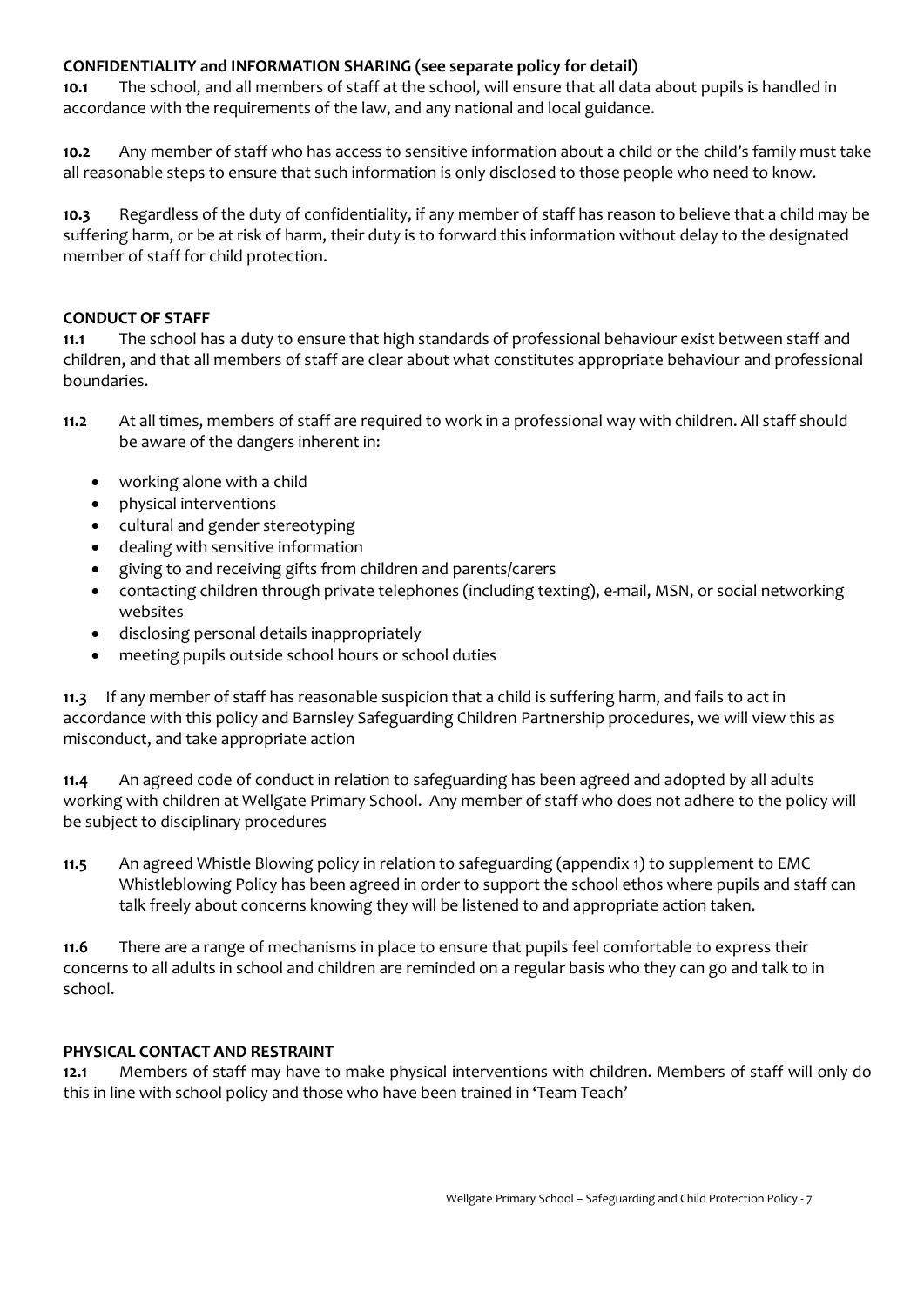#### **ALLEGATIONS AGAINST MEMBERS OF STAFF**

**13.1** If anyone makes an allegation that any member of staff (including any volunteer or Governor) may have:

- Committed an offence against a child
- Placed a child at risk of significant harm
- Behaved in a way that calls into question their suitability to work with children
- **13.2** The allegation will be dealt with in accordance with national guidance and agreements, as implemented locally by Barnsley Safeguarding Children Partnership.
- **13.3** The head teacher, rather than the designated member of staff will handle such allegations, unless the allegation is against the head teacher, when the chair of governors will handle the school's response.

**13.4** The head teacher will collate basic information about the allegation, and report these without delay to the Local Authority Designated Officer (LADO). The LADO will discuss the concerns and offer advice and guidance on how the situation will be managed and if a strategy meeting will be required

**13.5** If your concern is about your immediate manager/Headteacher, or you feel you need to take it to someone outside the school, contact the Chair of Governors, Mrs C. Stringer, or the Local Authority Designated Officer.

### **BEFORE AND AFTER SCHOOL ACTIVITIES**

**14.1** Where the Governing Body transfers control of use of school premises to bodies (such as sports clubs) to provide out of school hours' activities, we will ensure that these bodies have appropriate safeguarding and child protection policies and procedures, and that there are arrangements in place to link with the school on such matters. Such considerations will be made explicit in any contract or service level agreement with the bodies.

### **CONTRACTED SERVICES**

**15.1** Where the Governing Bodies contracts its services to outside providers, we will ensure that these providers have appropriate safeguarding and child protection policies and procedures, and that there are arrangements in place to link with the school on such matters. Such considerations will be made explicit in any contract or service level agreement with the provider.

### **PARENTS & CARERS**

**16.1** This policy will be available to download from the school website copies are also available on request from the school office.

**16.2** There will be a statement in the prospectus concerning child protection

### **PROVISION TO HELP PUPILS STAY SAFE**

**17.1** Safeguarding permeates through all aspect of the wider school curriculum. The following examples are not exhaustive but give a flavour for how safeguarding is promoted at Wellgate Primary School.

 **17.2** Through a more personalised PSHCE programme that specifically meets the needs of our children, they learn to engage with others in a safe and mutually respectful way. Our robust anti-bullying policy is reinforced regularly. Pupils who have particular needs or difficulties in these areas are supported by a range of social and emotional support strategies and programmes, as well as receiving additional individual support from parents/carers and staff. Keeping yourself safe is a recurring theme in assemblies.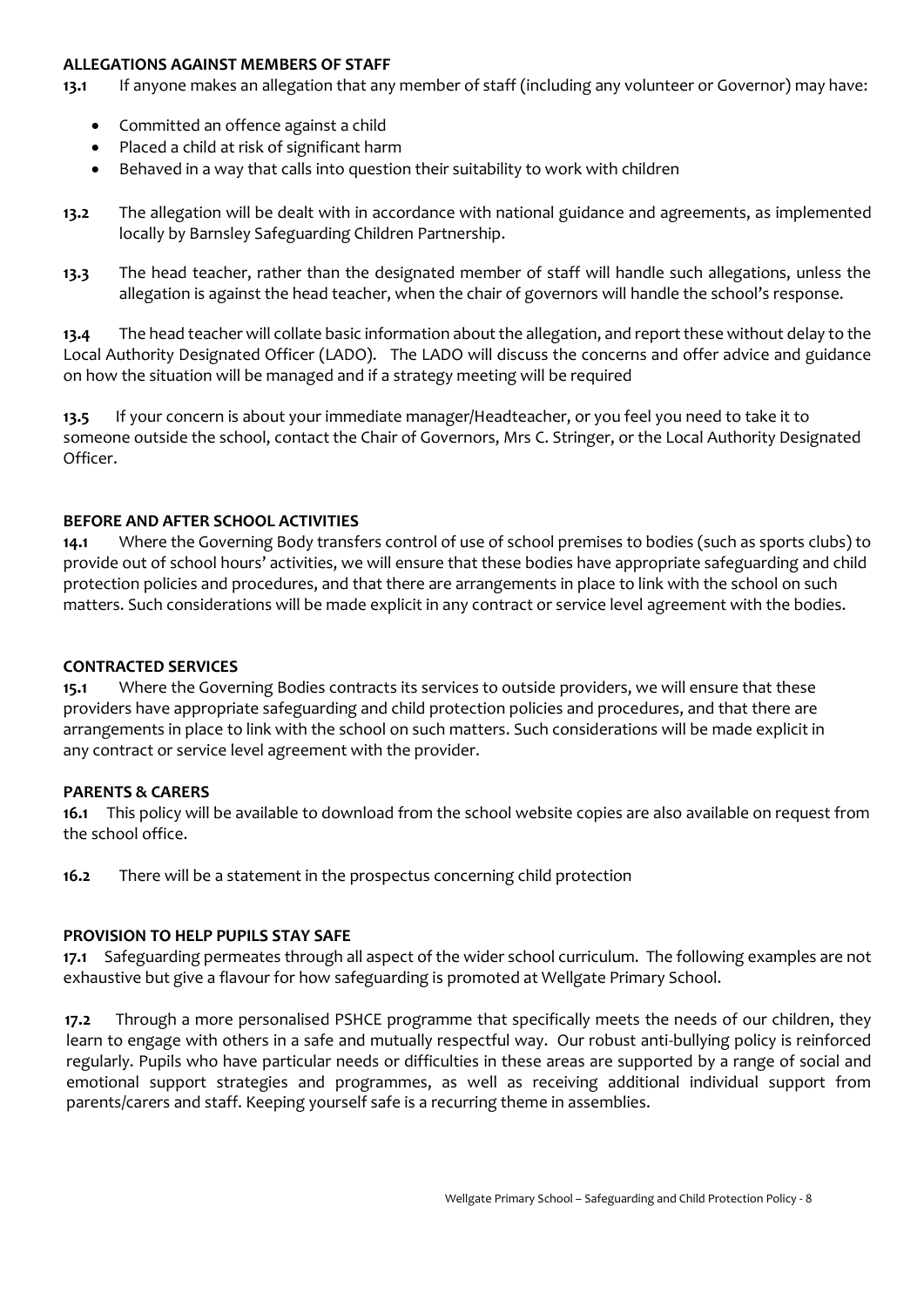**17.3** Initiatives such as Playground Leaders, Sports Council, School Council and Anti Bullying week, along with highly effective work with other agencies such as therapeutic counselling, play and Art therapists all help children stay safe. Nurturing groups within school also attend to the most vulnerable children and ensure that children are well-placed to keep themselves and other children safe in their everyday lives.

### **IMPLEMENTATION, MONITORING, EVALUATION AND REVIEW**

**18.1** All adults in school will receive a copy of this policy and will be asked to sign to say that they have read and agree to follow its procedures. Safeguarding will be discussed weekly at Staff Professional Development Meetings (PDMs).

**18.2** The effectiveness of the policy will be reviewed and evaluated by the Governing Body annually in light of any specific incidents or changes to local/national guidance.

**18.3** The designated governor for safeguarding will monitor one aspect of the school's work termly and report back to the full governing body.

**18.4** The Headteacher will report on safeguarding matters through the termly meetings and safeguarding will be a standing item on the agenda at each full governing body meeting.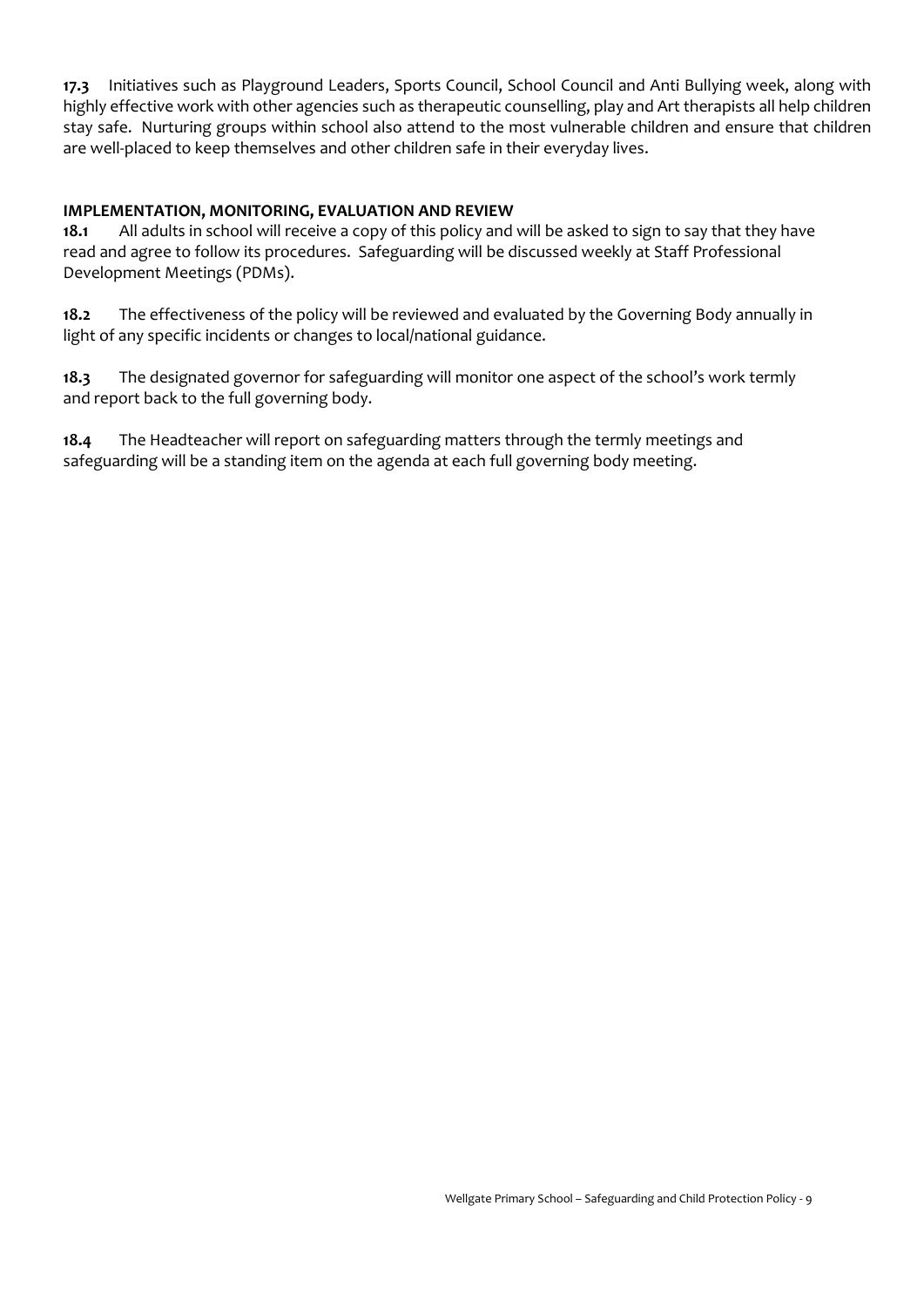# **Appendix 1**

### **Safeguarding Children: Whistle Blowing**

Staff must acknowledge their individual responsibility to bring matters of concern to the attention of the Head Teacher. Although this can be difficult this is particularly important where the welfare of children may be at risk. You may be the first to recognise that something is wrong but may not feel able to express your concerns out of a feeling that this would be disloyal to colleagues or you may fear harassment or victimisation. These feelings, however natural, must never result in a child or young person continuing to be unnecessarily at risk. Remember it is often the most vulnerable children or young person who are targeted. These children need someone like you to safeguard their welfare.

### *Don't think what if I'm wrong - think what if I'm right*

### **Reasons for whistleblowing**

- Each individual has a responsibility for raising concerns about unacceptable practice or behaviour
- To prevent the problem worsening or widening
- To protect or reduce risks to others
- To prevent becoming implicated yourself

### **What stops people from whistleblowing**

- Starting a chain of events which spirals
- Disrupting the work or project
- Fear of getting it wrong
- Fear of repercussions or damaging careers
- Fear of not being believe

### **How to raise a concern**

- You should voice your concerns, suspicions or uneasiness as soon as you feel you can. The earlier a concern is expressed the easier and sooner action can be taken.
- Try to pinpoint exactly what practice is concerning you and why
- Approach the Headteacher
- If your concern is about your immediate manager/Headteacher, or you feel you need to take it to someone outside the school, contact the Chair of Governors, Mrs S. James, or the Local Authority Designated Officer
- Make sure you get a satisfactory response don't let matters rest
- Put your concerns in writing, outlining the background and history, giving names, dates and places where you can.
- A member of staff is not expected to prove the truth of an allegation but you will need to demonstrate sufficient grounds for the concern.

### **What happens next?**

- You should be given information on the nature and progress of any enquiries
- Your employer has a responsibility to protect you from harassment or victimisation
- No action will be taken against you if the concern proves to be unfounded and was raised in good faith
- Malicious allegations may be considered as a disciplinary offence

### **Self-reporting**

There may be occasions where a member of staff has a personal difficulty, perhaps a physical or mental health problem, which they know to be impinging on their professional competence. Staff have a responsibility to discuss such a situation with their line manager so professional and personal support can be offered. Whilst such reporting will remain confidential in most instances, this cannot be guaranteed where personal difficulties raise concerns about the welfare or safety of children.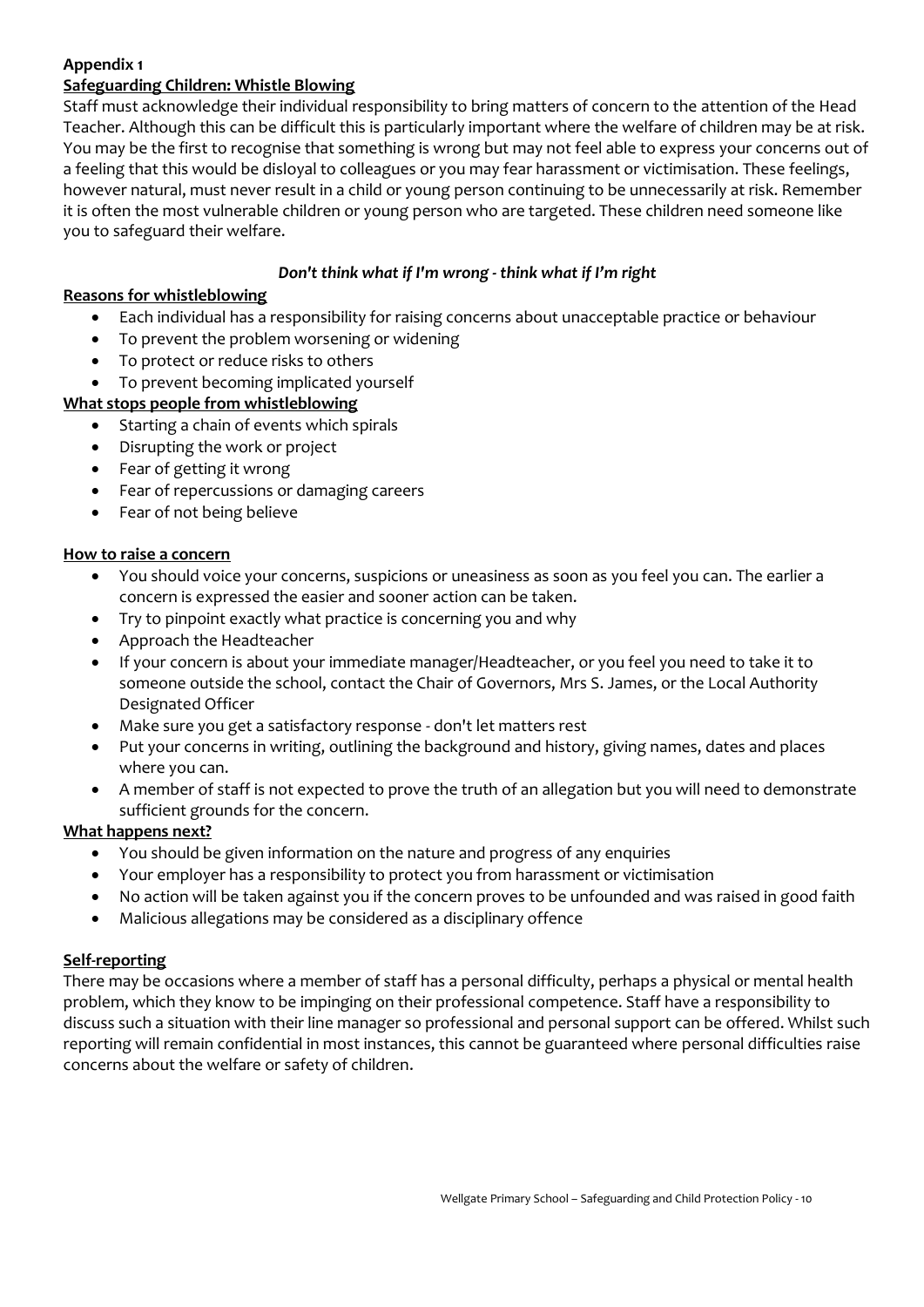#### **Further advice and support**

It is recognised that whistle blowing can be difficult and stressful. Advice and support is available from your line manager, HR department and/or your professional or trade union.

*"Absolutely without fail- challenge poor practice or performance. If you ignore or collude with*

*poor practice it makes it harder to sound the alarm when things go wrong"* 

(reproduced with acknowledgement to "Sounding the Alarm" – Barnardos)

#### **Appendix 2: Definitions and Symptoms of Abuse**

There are four main categories of abuse – physical injury, neglect, sexual abuse and emotional abuse. The list of symptoms given is not exhaustive or comprehensive but consists of frequently observed symptoms. It is important to remember that most abuse involves more than one main type, for example, sexual and emotional abuse may be recognised together. These symptoms, for example cuts and grazes, may also be accidental and not a sign of abuse.

#### **Physical Abuse**

Actual or risk of physical injury to a child or failure to prevent physical injury (or suffering) to a child, including deliberate poisoning, suffocation and factitious illness by proxy. This includes excessive punishment.

#### **Symptoms ~ Physical Abuse:**

Behaviour changes/wet bed/withdrawal/regression Frequent unexplained injuries Afraid of physical contact Violent behaviour during role play Unwillingness to change clothes Aggressive language and use of threats Bruising in unusual areas Changing explanation of injuries Not wanting to go home with parent or carer Finger Marks Broken Bones Cyts and Grazes Cigarette Burns Cowering

#### **Neglect**

Actual or risk of persistent or severe neglect of a child or the failure to protect a child from exposure to any kind of danger, including cold or starvation. Extreme failure to carry out important aspects of care, resulting in the significant impairment of the child's health or development, including failure to thrive.

#### **Symptoms ~ Neglect**

Lack of appropriate clothing Cold – complaining of Hunger – complaining of Unkempt hair Not wanting to communicate Attention seeking Often in trouble – police Use of bad language Lack of confidence – low self-esteem Dirty Body Sores Urine Smells No Parental Interest Behaviour Problems